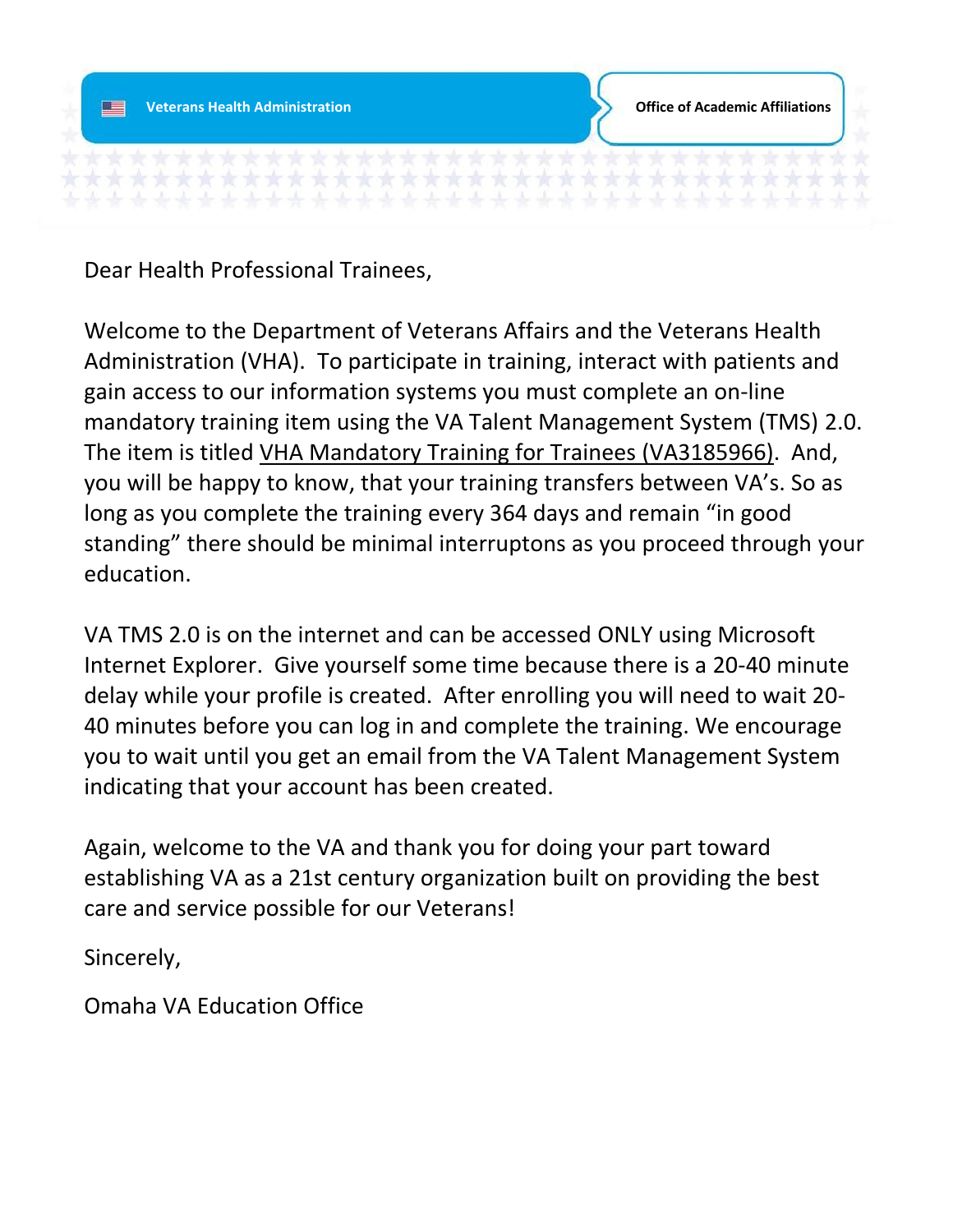- 1.1 Already Have a TMS Account? Email the local TMS team at [terry.logston@va.gov](mailto:terry.logston@va.gov) or call the ESD at 1 (855) 673-4357. In the email please provide the following information to have your account transferred to the Omaha VA.
	- 1. What is your Date of Birth?
	- 2. What is the last four of your SSN?
	- 3. Do you remember the login or email you used to access TMS in the past?
	- 4. Name of VA you were/are at?

## 1.2 Step-by-Step Instructions for Managed Self Enrollment (New Users)

- 1. From a computer go to <https://www.tms.va.gov/SecureAuth35/>
- 2. Click the [**Create New Non-Employee User**] button
- 3. Select the radio button for **Veterans Health Administration (VHA)** Click the [**Next**] button
- 4. Select the radio button for **OHealth Professions Trainee** (NOT WOC) Click the [Next] button
- 5. Complete all required fields, indicated by asterisk\* and any non-required fields if possible. **Note:** The email address you enter here will be your Username to log into the system.

#### **My Account Information:**

- Create Password\*
- Re-enter Password\*
- Social Security Number\*
- Re-enter Social Security Number\*
- Date of Birth\*
- Legal First Name\*
- Legal Last Name\*
- Middle Name is optional, but extremely helpful
- Your e-mail Address\* *(Enter a personal email address. Do not use a School email address. This address will become your UserID. Also, one-timepasscodes and training notifications will be sent here.)*
- Re-enter your e-mail address\*
- Phone Number *(Enter your phone number. You will have the option to receive one-time-passcode information at this phone number.)*
- *Time Zone ID\**

#### **My Job Information:**

- VA Location Code\* OMA, select VA Medical Center
- Trainee Type\* Health Professions Trainee
- Specialty/Discipline\* what type of student are you (Nursing, Medical Student, Pharmacy etc)
- VA Point of Contact First Name\* See POC list
- VA Point of Contact Last Name\* See POC list
- VA Point of Contact Email\* See POC list
- Point of Contact Phone Number\* See POC list
- School/University\*
- School/University Start Date\*
- Estimated School/University Completion Date\* Graduation Date

Click the [**SUBMIT**] button when all required fields are completed.

*\* Your SSN is used only as a unique identifier in the system to ensure users do not create multiple profiles. The SSN is stored in a Private Data Table that cannot be accessed anywhere via the VA TMS interface. It is securely transferred to a VA database table inside the VA firewall where it can be confirmed, if necessary, by appropriately vested system administrators and/or Help Desk staff.*